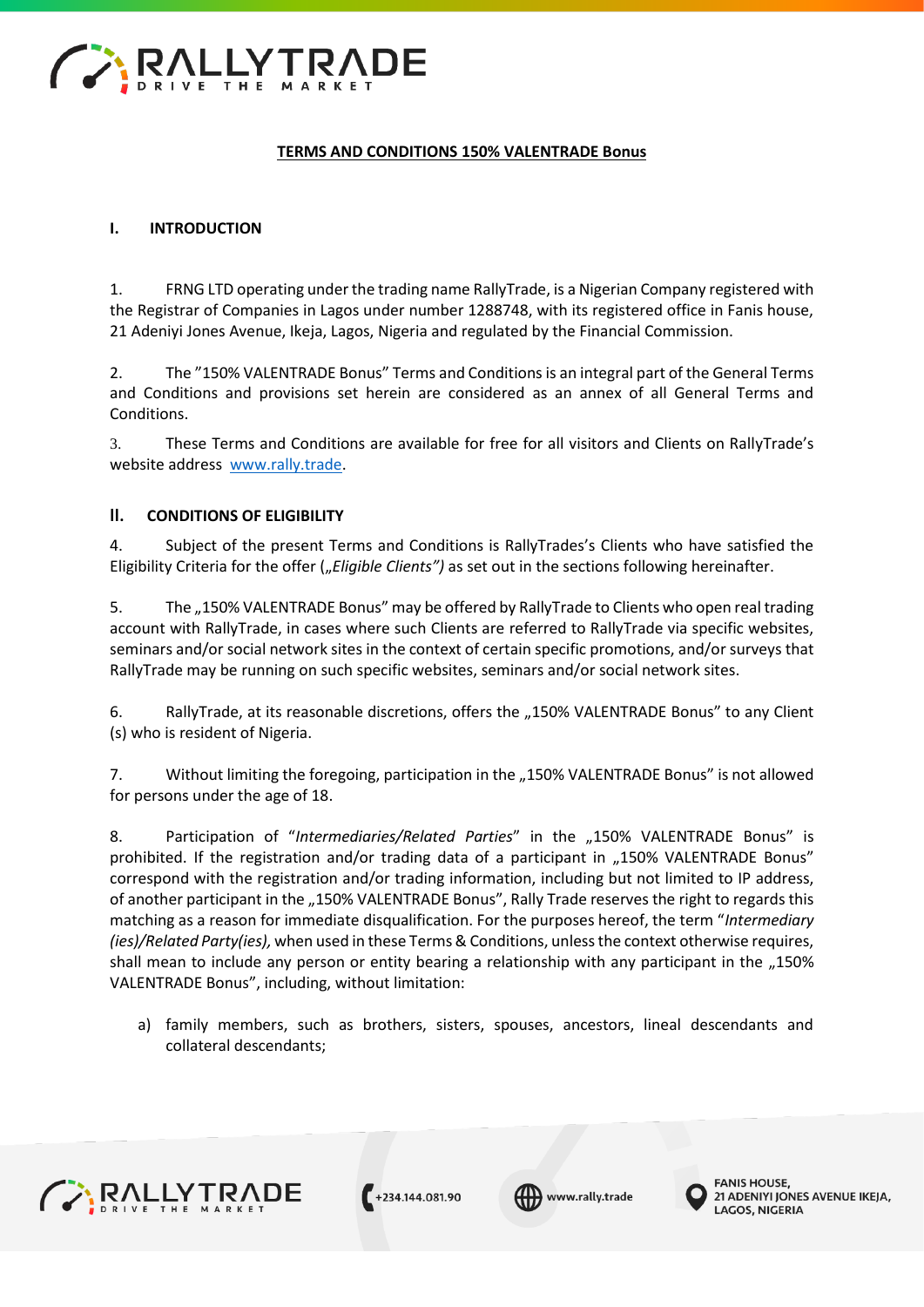

b) person or entity, whom any participant in the "150% VALENTRADE Bonus", directly or indirectly through one or more intermediaries, controls, or whom, directly or indirectly, through one or more intermediaries, is controlled by, or is under common control with any participant in the "150% VALENTRADE Bonus"; for the purposes of this definition, the term *"control"* (including, with correlative meaning, the terms *"controlled by"* and *"under common control with")*, as used with respect to any participant in the "150% VALENTRADE Bonus", shall mean the possession, directly or indirectly through one or more intermediaries, of the power to direct or cause the direction of management policies of such person or entity, whether through ownership of voting securities or otherwise.

9. Similarly, persons associated in any matter whatsoever with RallyTrade and/or with the specific websites and/or social network sites on which RallyTrade may be running from time to time certain specific promotions, contest and/or surveys, in the context of which access to the ..150% VALENTRADE Bonus" is offered, are not allowed to participate in the offer

10. The "150% VALENTRADE Bonus" cannot be offered to Clients that, from the moment of registering, had withdrawn a sum equal or bigger with the sum of the total deposits.

11. Only Basic and Standard types of Accounts are eligible to receive Bonus. Pro type of accounts cannot be credited with Bonus.

12. The "150% VALENTRADE Bonus" is available only for existing RallyTrade clients that have activated their accounts at least 6 months (180 days) or more prior to the start of the  $,150\%$ VALENTRADE Bonus" campaign start.

#### **III. SPECIFIC "150% VALENTRADE Bonus" TERMS**

13. Eligible Clients, who meet the criteria set forth herein are able to receive a trading bonus in accordance with the campaigns presented below:

#### **a) FIRST DEPOSIT BONUS – UP to 150%**

- The Clients that have opened a real trading account shall receive up to 150% of their first deposit*;*
- The Bonus is given as Credit to the real account;
- The maximum amount of trading bonus(es) accumulated due to participation in "150% VALENTRADE Bonus" is set to 1000 USD or 500.000 Naira;

#### **b) REDEPOSIT BONUS UP to 150%**

- The Clients that make a second deposit shall receive up to 150% of the amount of their second deposit;
- The Bonus is given as Credit to the real account;
- The maximum amount of trading bonus(es) accumulated due to participation in  $.150\%$ VALENTRADE Bonus" is set to 1000 USD or 500.000 Naira;



 $+234.144.081.90$ 

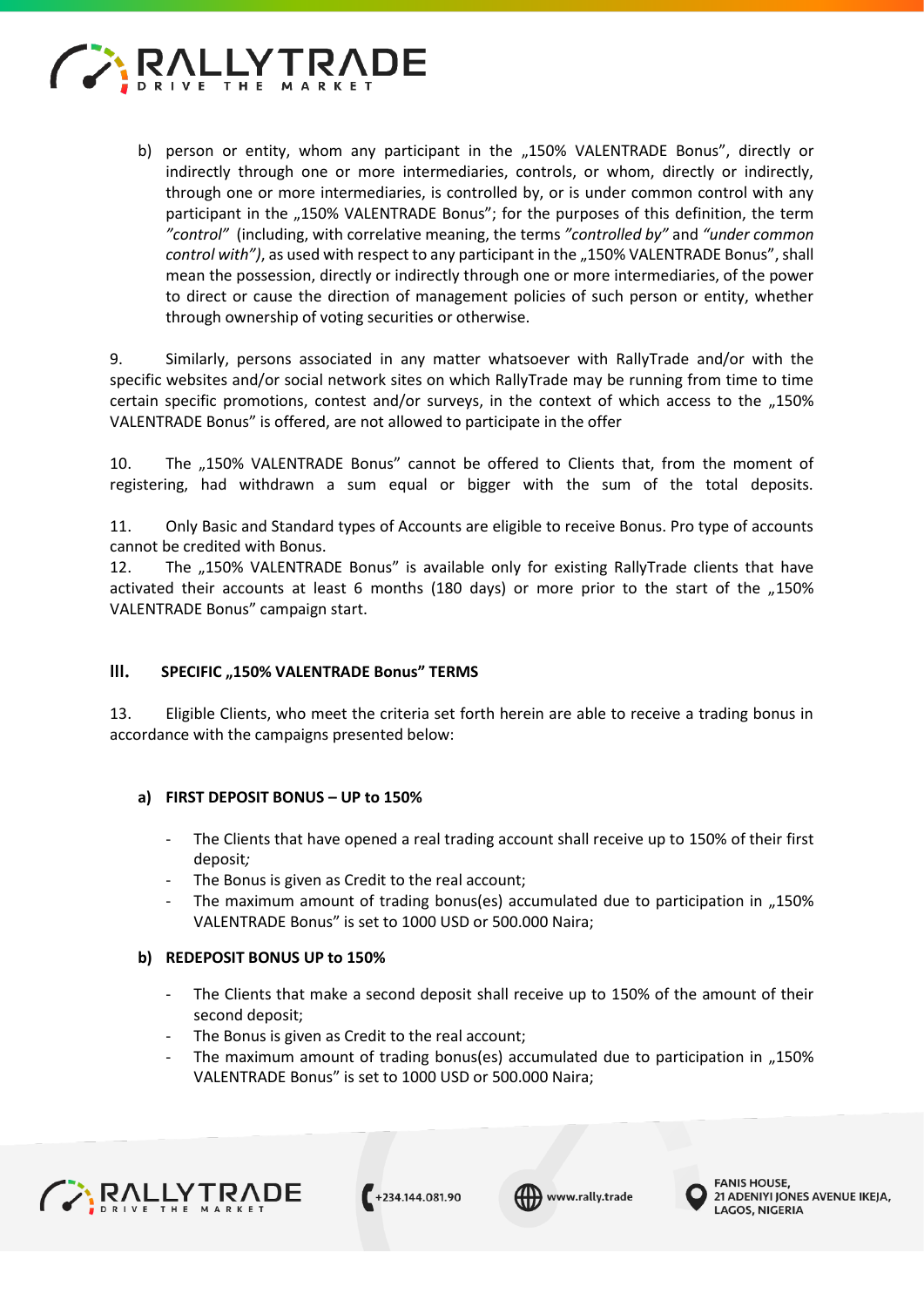

**12.3. Clients introduced by Partners (IBs) are not eligible for a Bonus over 30%. 12.4. The Bonuses within "150% VALENTRADE Bonus" cannot be withdrawn.**

# **IV. GENERAL TERMS**

14. In order to enter the Campaign and receive the Bonus, the Clients have to send a request for this purpose to the email address [backoffice@rally.trade](mailto:backoffice@forexrally.trade) [or](mailto:backoffice@forexrally.trade) to call the Organizer by contact phone. Please note that it may take up to 5 days before the trading bonus is added to the account of an Eligible Client who meets all of the criteria set forth herein.

15. The "150% VALENTRADE Bonus" applies to all clients who open real Account with Rally Trade in accordance with the rules set herein and granted trading benefits may be used for trading purposes only. The Bonus will be applicable to all types of real accounts: Basic, Standard and Professional.

16. **The bonus will expire after 45 days since the deposit date. Please note that the Bonus may be withdrawn regardless of the existence of open positions**. Failure to close the open position according to the present Terms and Conditions, exempts RallyTrade of any liability regarding any losses, damages, costs, and expenses suffered by the Client.

17. The Bonus Campaign addresses to all Real Clients, no matter the platform used for trading (xStation or MetaTrader 4).

18. RallyTrade reserves the right, at its sole discretion:

- a) To decline registration of any participant in the "150% VALENTRADE Bonus"; and
- b) Disqualify any participant in the "150% VALENTRADE Bonus" who tampers or attempts to tamper with operation of "150% VALENTRADE Bonus" or breaches these terms and/or any of RallyTrade'sTerms and conditions set forth on Rallytrade's website.

Under no circumstance shall RallyTrade be liable for any consequences of any trading bonus cancellation or decline, including, but not limited to, order(s) closure Stop Out.

19. RallyTrade reserves the right, at its sole discretion, to discontinue the offering of this "150% VALENTRADE Bonus" to any of its clients.

20. In the event of internal transfers between trading accounts with RallyTrade, **trading bonuses cannot be transferred by the Client**. The Bonus is given only for particular trading account and cannot be moved to other accounts of a particular Client.





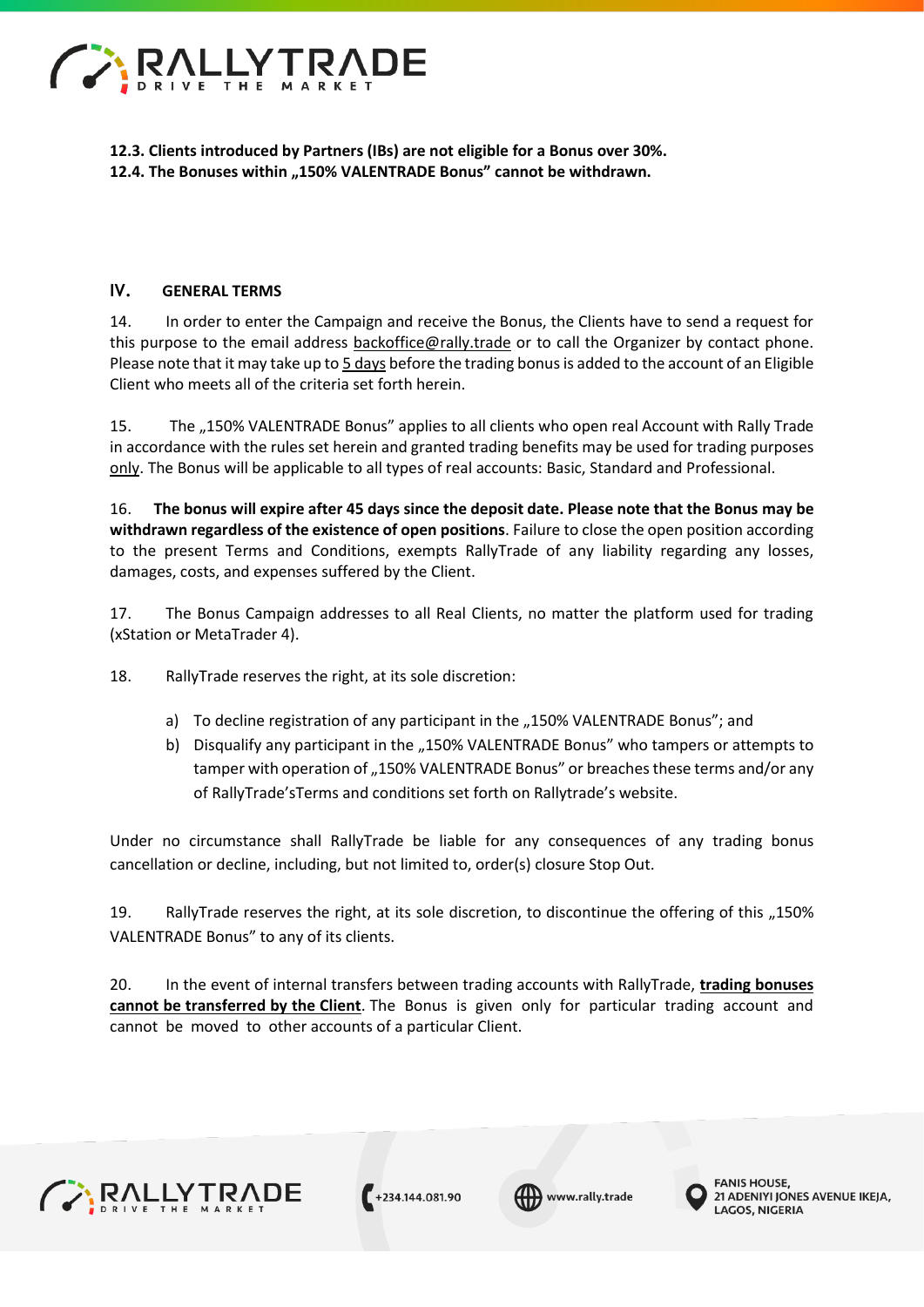

EXAMPLE:

21. If the Client who received a Bonus does any cash transaction affecting the Account's Balance (e.g. withdraw or transfer funds from his/her real Trading Account), the following conditions shall apply:

a. Equal amount Bonus will be automatically taken out of the Trading Account as the amount of Withdrawal/Transfer.

| <b>CAAIVIPLE.</b>              |             |
|--------------------------------|-------------|
| If the Initial Balance is:     | NGN 100,000 |
| Credited Bonus is:             | NGN 100,000 |
| Submitted Withdrawal/Transfer: | NGN 30,000  |
| <b>Bonus Removal</b>           | NGN 30,000  |
| Then the Remaining Balance is: | NGN 70,000  |
| And the Remaining Bonus is:    | NGN 70,000  |

b. If the amount withdrawn/transferred funds exceeds the amount of Bonus, such Bonus will be taken out in full. EXAMPLE:

| NGN 100,000       |
|-------------------|
| NGN 50,000        |
| NGN 70,000        |
| <b>NGN 50,000</b> |
| NGN 30,000        |
|                   |
| NGN 0             |

 c. If the amount withdrawn/transferred results in an account with Balance lower than Credit/Bonus, the excess bonus (exceeding 100% of the value of the Balance) will be removed. EXAMPLE:

| If the Initial Balance is:     | NGN 75,000  |
|--------------------------------|-------------|
| Credited Bonus is:             | NGN 100,000 |
| Submitted Withdrawal/Transfer: | NGN 25,000  |
| <b>Bonus Removal</b>           | NGN 50,000  |
| Then the Remaining Balance is: | NGN 50,000  |
| And the Remaining Bonus is:    | NGN 50,000  |

RallyTrade cannot be held liable regarding any losses, damages, costs, and expenses accrued by the Client that may arise from the Stop-out of Open Trades in their Trading Account.

22. Rally Trade will perform regular checks of Equity values in all Trading accounts and in case when the Equity of the Trading Account becomes equal or less than the amount of Bonus in the Account with open trades, the full amount of Bonus will be taken out automatically which may result in the stop-out of Open Trades.

FORMULA: Equity ≤ Bonus = Account Stop-out EXAMPLE: If the Initial Balance is: NGN 100,000







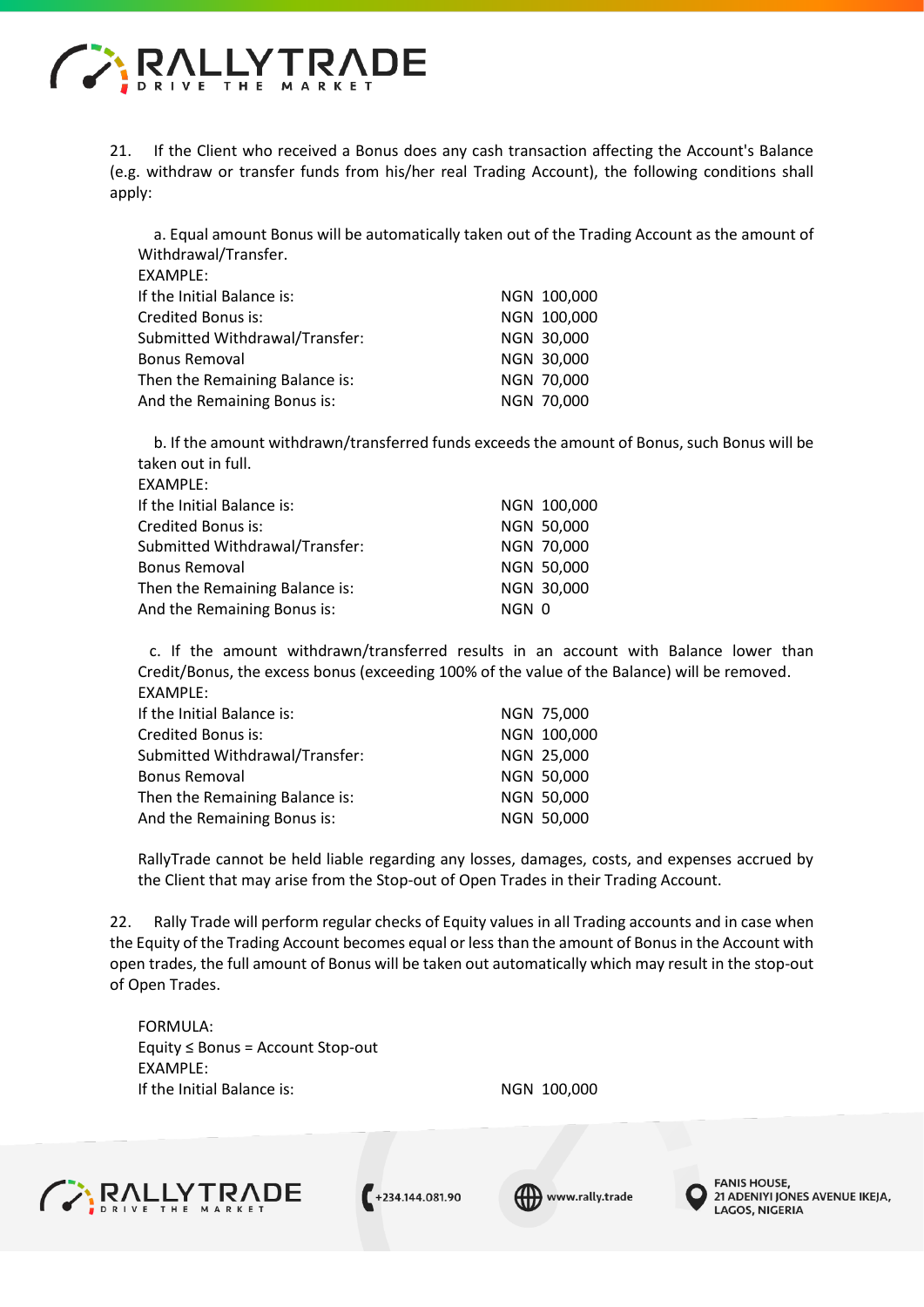

Credited Bonus is: NGN 100.000 Equity reaches the level of: ≤NGN 100,000 Bonus Removal and a series of the NGN 100,000

Result **Example 2** and the Automatic Stop-out of Open Trades

RallyTrade cannot be held liable regarding any losses, damages, costs, and expenses accrued by the Client that may arise from the Stop-out of Open Trades in their Trading Account.

23. No partner's commissions are paid for trading on trading benefit funds.

24. The "150% VALENTRADE Bonus" is available for a limited period of time only between February  $11<sup>th</sup>$ , 2022 and February 15<sup>th</sup>, 2022, as indicated in the rules of engagement of the specific promotion, and/or survey of which the "150% VALENTRADE Bonus" is mentioned to be a part. This period may be extended at Rally Trade's sole discretion.

25. The "150% VALENTRADE Bonus" addresses only to non-Islamic real accounts.

26. Any account(s) found or suspected to be using mirror-trading/hedging practices utilizing a bonus will automatically be closed and bonus taken out irrespectively of any open positions. The said account(s) can continue to trade but will not be eligible for any bonuses henceforth from Rally Trade. There would be no reconciliation of accounts and additional penalties may be imposed on such accounts including but not limited to cancellation of any profit generated by such accounts.

# **V. Modifications of the present Terms and Conditions**

27. RallyTrade reserves the right to alter and/or terminate the "150% VALENTRADE Bonus" without any notice or notification whatsoever at its own discretion. RallyTrade shall not be held responsible for the Clients' consent to the modifications of these Terms and Conditions if the modifications are available on RallyTrade's Website. It is recommended that participants in the "150% VALENTRADE Bonus" consult these Terms and conditions on the RallyTrade's website regularly. Please note that taking part in the "150% VALENTRADE Bonus" constitutes acceptance and agreement to abide by any such alterations, amendments and/or changes.

#### **VI. Final provisions**

28. RallyTrade reserves its right to end or change the conditions of the present "150% VALENTRADE Bonus" at any moment, without providing a motivation regarding this decision.

29. RallyTrade will not be held responsible for Clients' impossibility of enter the "150% VALENTRADE Bonus" due to causes outside of RallyTrade's control, such as but not limited to technical dysfunctions. RallyTrade will not be held responsible for the incorrect personal data provided by those Clients who benefit from the present described campaign or for any other factors which could affect the qualifying for the "150% VALENTRADE Bonus" and which are outside of RallyTrade's guilt.



 $+234.144.081.90$